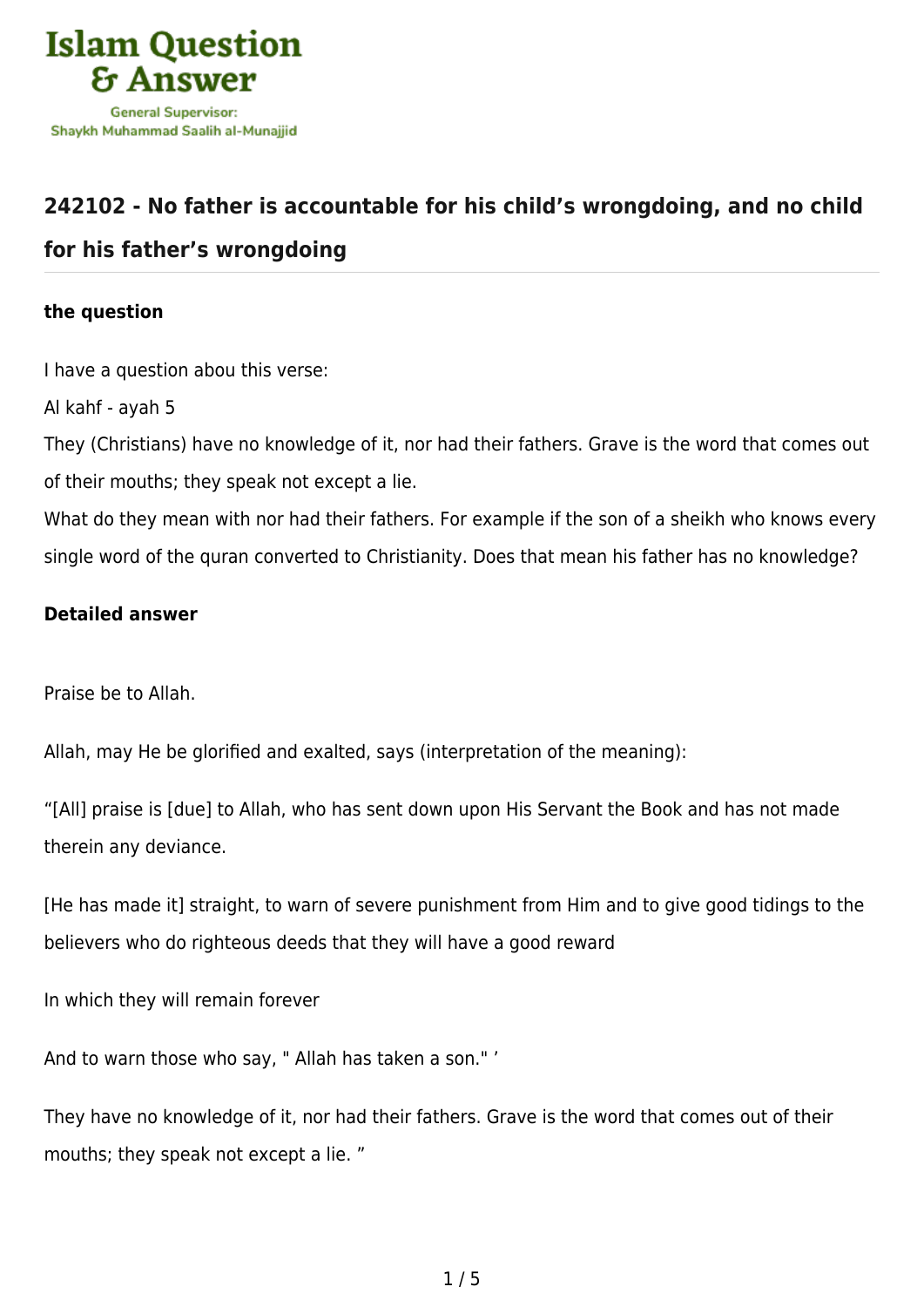

[al-Kahf 18:1-5].

The words "And to warn those (Jews, Christians, and pagans) who say, 'Allah has begotten a son (or offspring or children)" refer to the Jews, Christians and polytheists who uttered these abhorrent words. They were not speaking on the basis of knowledge or certainty, whether that was their own knowledge or knowledge from their forefathers whom they were imitating and following. Rather they were following nothing but conjecture and their own whims and desires.

"Mighty is the word that comes out of their mouths" that is, it is mightily abhorrent and the punishment for it will be severe. What can be more abhorrent than describing Him as having begotten offspring, which would imply imperfection on His part, association of another with Him in the unique attributes of Lordship and divinity, and telling lies against Him?

Hence Allah says: "They utter nothing but a lie" that is, it is pure lies in which there is no truth at all.

Think about how the Quran nullifies this view gradually, moving from one thing to another that is even more false. First of all Allah says, "No knowledge have they of such a thing, nor had their fathers". Undoubtedly speaking about Allah without knowledge is prohibited and false. Secondly, He states that this is a mightily abhorrent thing to say, as He says: "Mighty is the word that comes out of their mouths."

Then, thirdly, He describes the degree of offensiveness, which is a lie that is contrary to truth.

See: Tafseer as-Sa'di (p. 469).

What is meant by the words "No knowledge have they of such a thing, nor had their fathers" is that they spoke words of falsehood concerning which they had no knowledge, and neither did their fathers who preceded them in uttering these false words. Then their children came and followed their fathers in that. This is something that neither they nor their fathers from whom they learned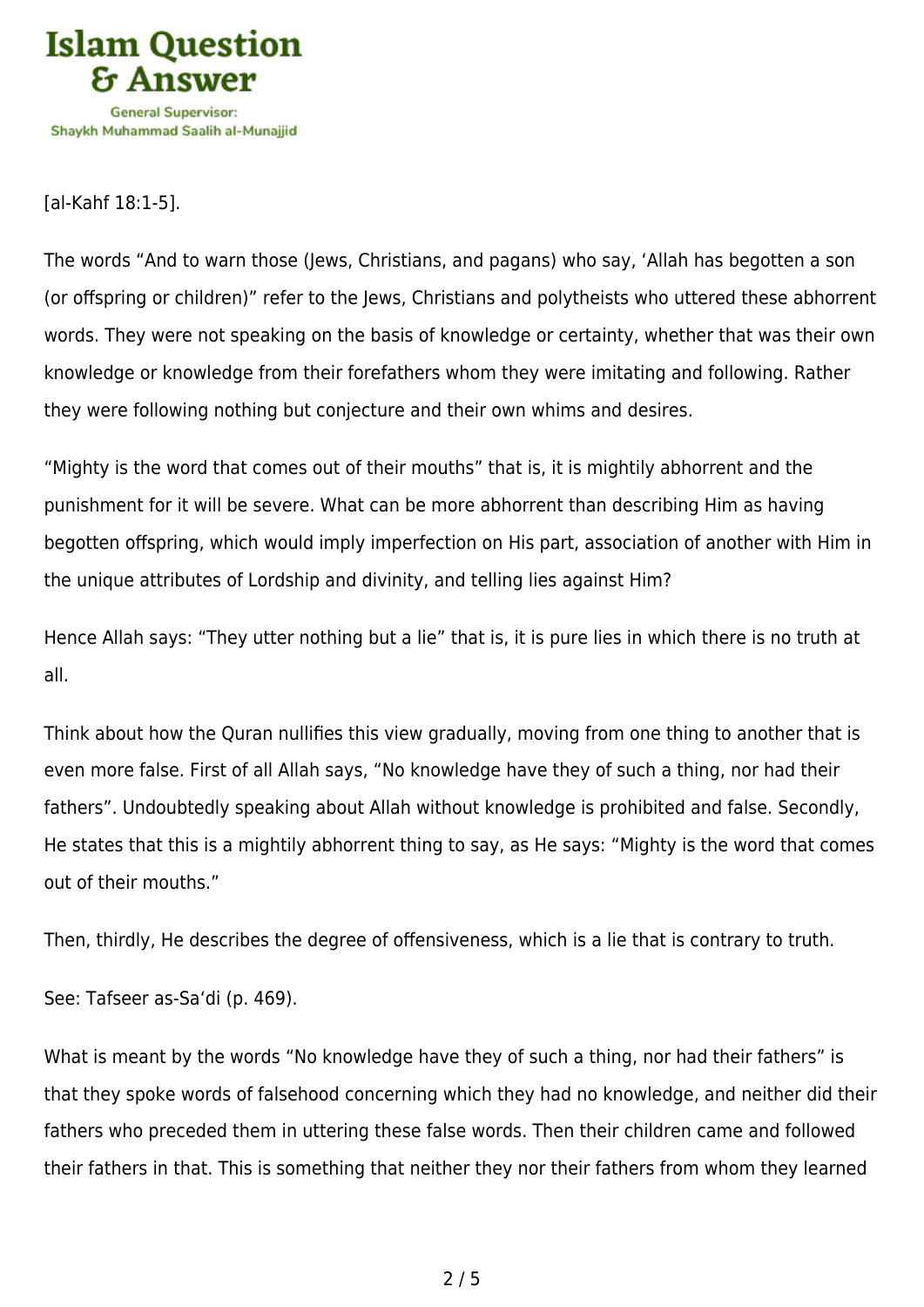

it knew or understood.

What is meant by fathers here is their forefathers who spoke these false and corrupt words. They were speaking on the basis of speculation and their own whims and desires, and their children followed them in that. So it is false words that were uttered by the sons without knowledge, following their ignorant, lying forefathers in that. How terrible it is for a man to be ignorant and to follow others in ignorance.

Ash-Shawkani (may Allah have mercy on him) said:

They had no knowledge of that at all, and neither did their fathers have knowledge. Rather, according to their own claim, they were following misguidance and their children followed them, so all of them went astray. End quote.

Fath al-Qadeer (3/320)

The scholars have stated that what is meant by fathers here is the fathers who spoke these corrupt words, and their children learned them from them.

Ibn 'Atiyyah (may Allah have mercy on him) said:

The words "nor had their fathers" mean: those from whom these people took this view. End quote.

Tafseer Ibn 'Atiyyah (3/495).

Ash-Shaykh Ibn 'Uthaymeen (may Allah have mercy on him) said:

"nor had their fathers" who said such words. They had no knowledge concerning that; it was nothing but illusions that they thought were real, and that is not knowledge. End quote.

Tafseer al-'Uthaymeen/al-Kahf (p. 13)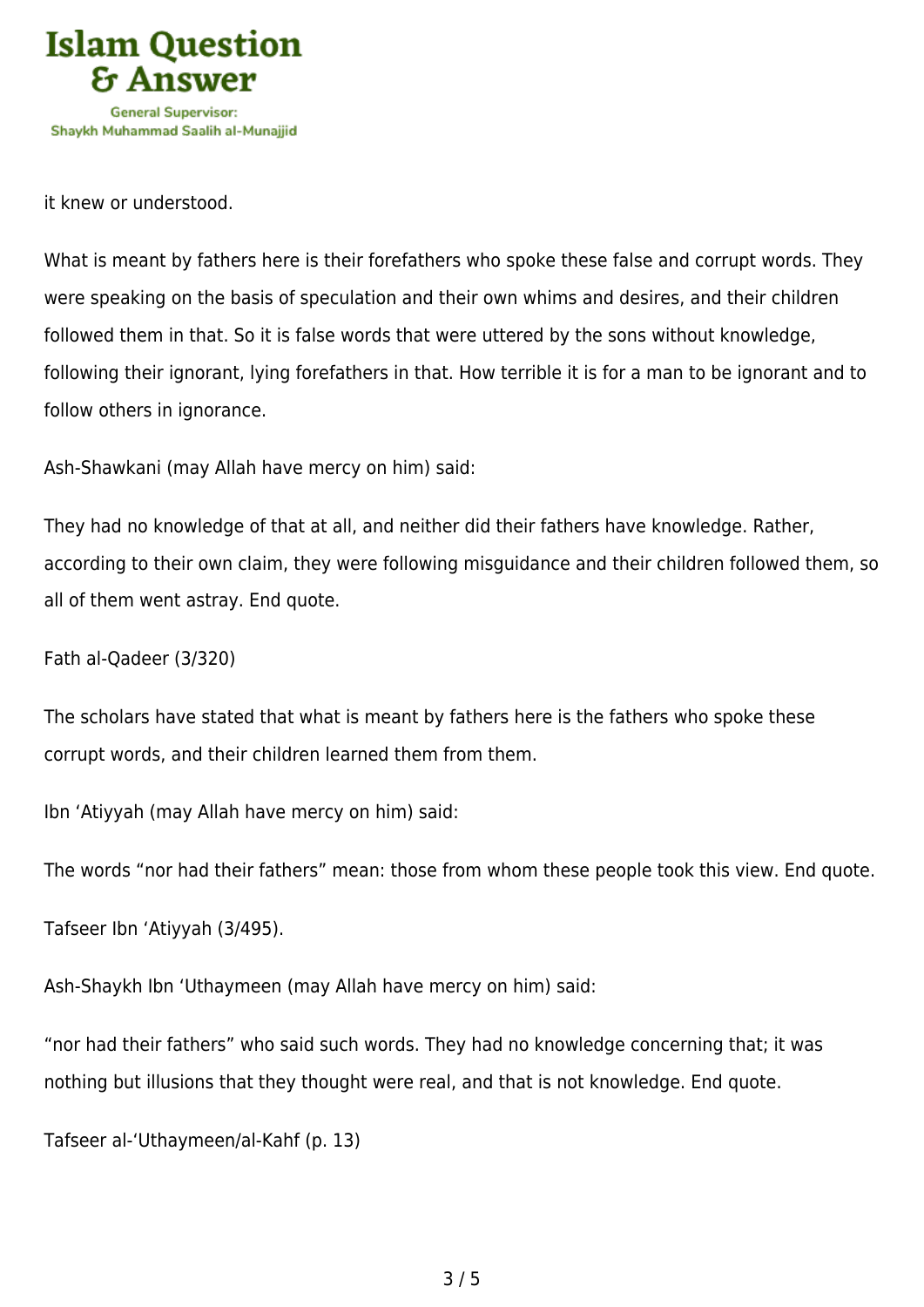

Ibn 'Ashoor (may Allah have mercy on him) said:

They used to say "We found our fathers following a certain way and religion, and we will indeed follow their footsteps" [az-Zukhruf 43:23]. If their fathers did not have any proof for what they said, then they did not deserve to be followed. End quote.

At-Tahreer wa at-Tanweer (15/251)

As for fathers who do not believe in such corrupt views, rather they believe in Allah and affirm His Oneness (Tawheed), they are not referred to in this verse.

If someone is a believer in the Oneness of Allah, and he has a son who apostatises from Islam and becomes a Christian, and begins to say that the Messiah is the son of God, that monotheist father is not to be criticised or blamed, and he is not to be described as lacking in knowledge because of what his son did. Rather every individual is to be criticised or praised on the basis of what he himself does, not what anyone else does.

Abu Dawood (4495) narrated that Abu Rimthah said: I went to the Prophet (blessings and peace of Allah be upon him) with my father, then the Prophet (blessings and peace of Allah be upon him) said to my father: "Is this your son?" He said: Yes, by the Lord of the Ka'bah. He said: "Is it true?" He said: I bear witness to it. The Messenger of Allah (blessings and peace of Allah be upon him) smiled at my resemblance to my father and my father's oath concerning me, then he said: "You are not accountable for his wrongdoing and he is not accountable for yours." And the Messenger of Allah (blessings and peace of Allah be upon him) recited the verse: "no bearer of burdens shall bear the burden of another" [al-An'am 6:164]

Classed as saheeh by al-Albani in Saheeh Abi Dawood.

Al-Qari (may Allah have mercy on him) said in Mirqat al-Mafateeh (6/2272):